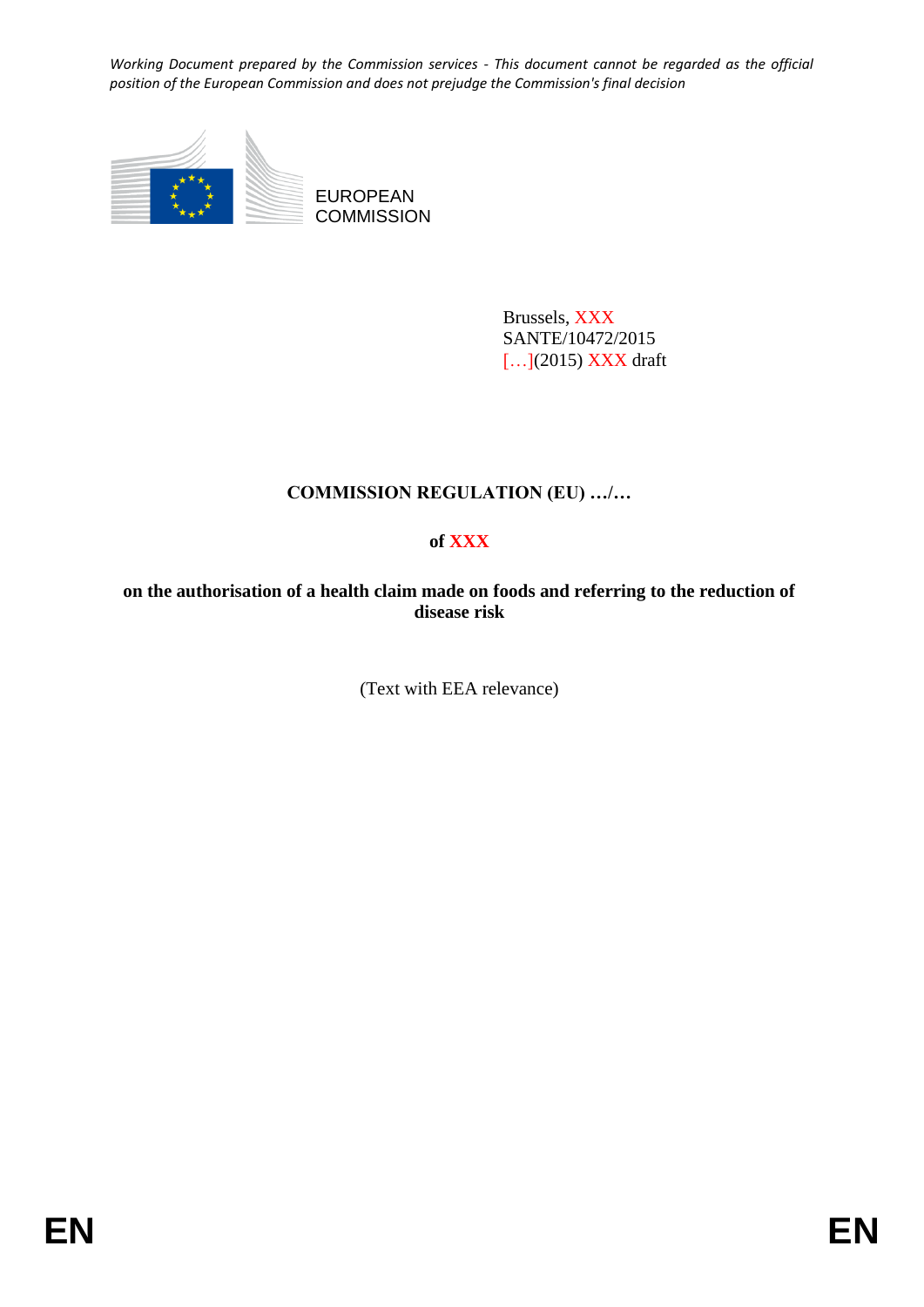## **COMMISSION REGULATION (EU) …/…**

#### **of XXX**

### **on the authorisation of a health claim made on foods and referring to the reduction of disease risk**

#### (Text with EEA relevance)

#### THE EUROPEAN COMMISSION,

Having regard to the Treaty on the Functioning of the European Union,

Having regard to Regulation (EC) No 1924/2006 of the European Parliament and of the Council of 20 December 2006 on nutrition and health claims made on foods<sup>1</sup>, and in particular Article 17(3) thereof,

Whereas:

- (1) Pursuant to Regulation (EC) No 1924/2006 health claims made on foods are prohibited unless they are authorised by the Commission in accordance with that Regulation and included in a list of permitted claims.
- (2) Regulation (EC) No 1924/2006 also provides that applications for authorisations of health claims may be submitted by food business operators to the national competent authority of a Member State. The national competent authority is to forward valid applications to the European Food Safety Authority (EFSA), hereinafter referred to as 'the Authority'.
- (3) Following receipt of an application the Authority is to inform without delay the other Member States and the Commission thereof, and to deliver an opinion on the health claim concerned.
- (4) The Commission is to decide on the authorisation of health claims taking into account the opinion delivered by the Authority.
- (5) Following an application from Laboratoire Lescuyer, submitted pursuant to Article 14(1)(a) of Regulation (EC) No 1924/2006 and including a request for protection of proprietary data, the Authority was asked to deliver an opinion on a health claim related to the combination of artichoke leaf dry extract standardised in caffeoylquinic acids, monacolin K in red yeast rice, sugar-cane derived policosanols, OPC from French maritime pine bark, garlic dry extract standardised in allicin, d-α-tocopheryl hydrogen succinate, riboflavin and inositol hexanicotinate in Limicol® and reduction of blood LDL-cholesterol concentrations (Question No EFSA-Q-2012-00968<sup>2</sup>). The claim proposed by the applicant was worded as follows "Limicol<sup>®</sup> has been shown to lower/reduce blood cholesterol. High cholesterol is a risk factor in the development of coronary heart disease."

 $\mathbf{1}$  $\frac{1}{2}$  OJ L 404, 30.12.2006, p. 9.

<sup>2</sup> EFSA Journal 2013;11(7):3327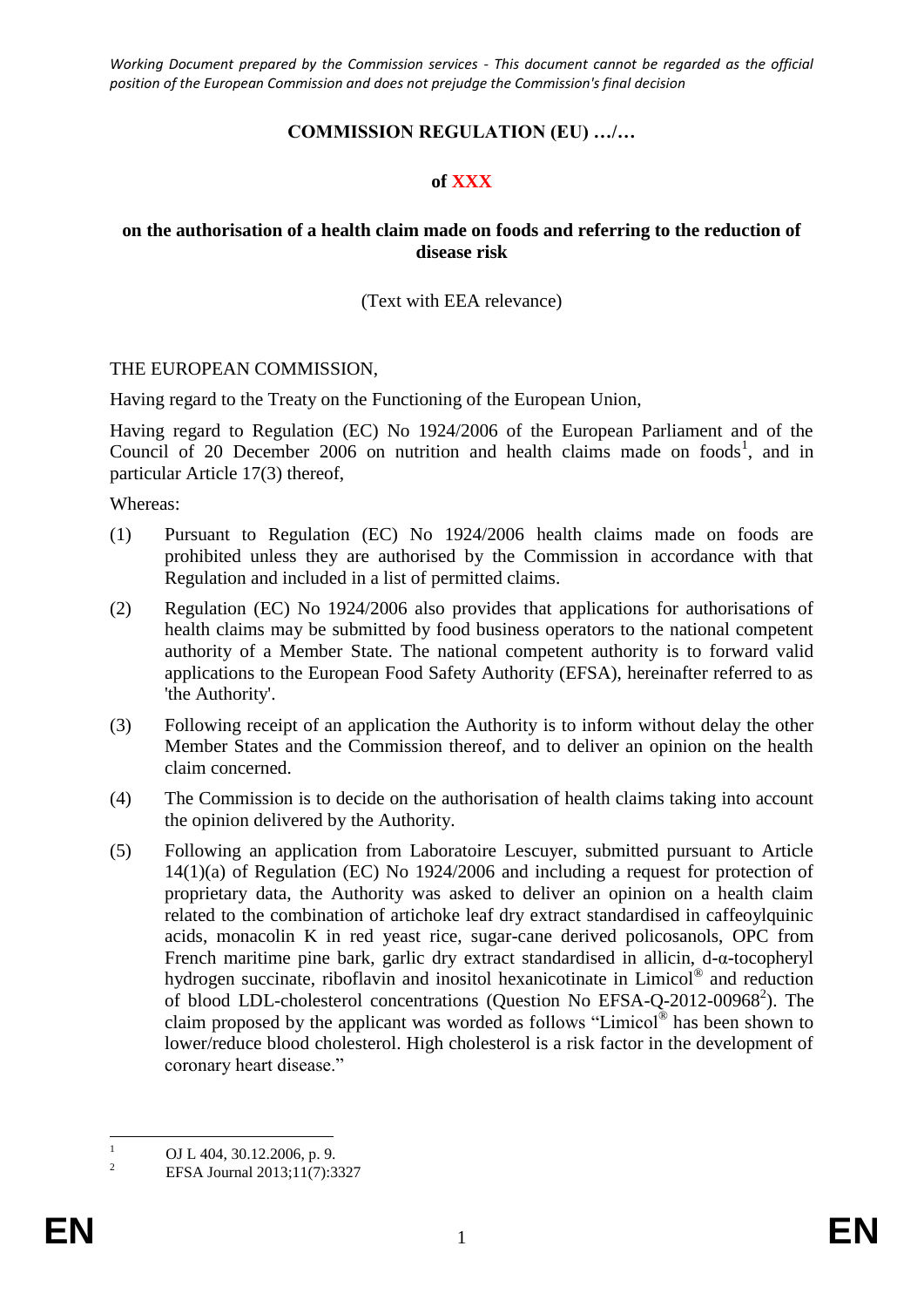- (6) On 26 July 2013, the Commission and the Member States received the scientific opinion from the Authority which concluded that a cause and effect relationship has been established between the consumption of the combination of artichoke leaf dry extract standardised in caffeoylquinic acids, monacolin K in red yeast rice, sugar-cane derived policosanols, OPC from French maritime pine bark, garlic dry extract standardised in allicin, d-α-tocopheryl hydrogen succinate, riboflavin and inositol hexanicotinate in the food subject to the claim and a reduction in blood LDLcholesterol concentrations. Accordingly, a health claim reflecting this conclusion should be considered as complying with the requirements of Regulation (EC) No 1924/2006 and should be included in the Union list of permitted claims, established by Regulation (EU) No 432/2012.
- (7) The Authority indicated in its opinion that it could not have reached its conclusions without the human intervention studies claimed as proprietary by the applicant. These studies are the following:
	- Barrat E, Zaïr Y, Chauveau P, Maudet C, Housez B, Derbord E, Lescuyer JF, Bard JM, Cazaubiel M and Peltier SL, 2012, unpublished-a. Effect on LDLcholesterol of a large dose of a dietary portfolio supplement in subjects with untreated moderate hypercholesterolaemia: a double-blind, placebo-controlled study.
	- Barrat E, Zair Y, Ogier N, Housez B, Vergara C, Maudet C, Lescuyer JF, Bard JM, Carpentier YA, Cazaubiel M and Peltier SL, 2013. A combined natural supplement lowers LDL cholesterol in subjects with moderate untreated hypercholesterolemia: a randomized placebo-controlled trial. International Journal of Food Sciences and Nutrition, Jul 2. [Epub ahead of print].
	- Ogier N, Amiot MJ, Georgé S, Maillot M, Mallmann C, Maraninchi M, Morange S, Lescuyer JF, Peltier SL and Cardinault N, 2013. LDL-cholesterollowering effect of a dietary supplement with plant extracts in subjects with moderate hypercholesterolemia. European Journal of Nutrition, 52, 547-557.
- (8) Article 16(4) of Regulation (EC) No 1924/2006 provides that in the event of an opinion in favour of authorising the health claim, the opinion should include certain particulars. Accordingly, those particulars should be set out in Annex I to this Regulation as regards the authorised claim and include, inter alia, the wording of the claim, specific conditions of use of the claim, and, where applicable, conditions or restrictions of use of the food and/or an additional statement or warning that should accompany the health claim on the label and in advertising, in accordance with the rules laid down in Regulation (EC) No 1924/2006 and in line with the opinions of the Authority. In its opinion, in relation to restrictions of use, the Authority referred to the Summary of Product Characteristics of lovastatin-containing medicinal products available on the EU market. Therefore, it is necessary to provide for certain warning statements to accompany the health claim on monacolin K in question.
- (9) All the justifiable information provided by the applicant has been assessed by the Commission and it is considered that the requirements laid down in Article 21(1) of Regulation (EC) No 1924/2006 are fulfilled for all three studies claimed as proprietary. Accordingly, the scientific data and other information included in those studies may not be used for the benefit of a subsequent applicant for a period of five years from the date of entry into force of this Regulation, under the conditions laid down in Article 21(1) of Regulation (EC) No 1924/2006.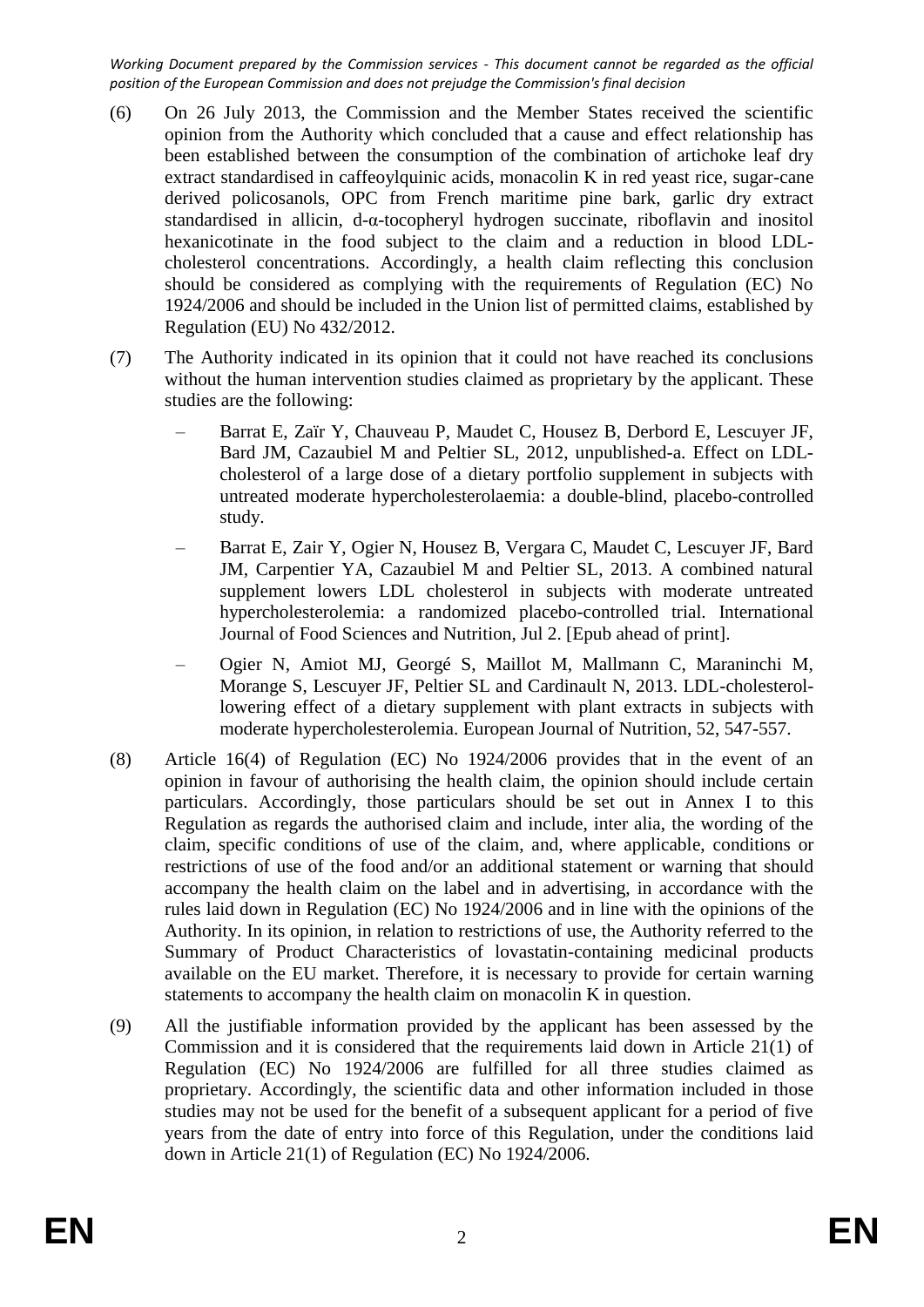- (10) One of the objectives of Regulation (EC) No 1924/2006 is to ensure that health claims are truthful, clear and reliable and useful to the consumer, and that the wording and the presentation are taken into account in that respect. Therefore, where the wording of claims used by the applicant has the same meaning for consumers as that of an authorised health claim, because they demonstrate the same relationship that exists between a food category, a food or one of its constituents and health, they should be subject to the same conditions of use as those listed in the Annex to this Regulation.
- (11) In accordance with Article 20 of Regulation (EC) No 1924/2006, the Register of nutrition and health claims containing all authorised health claims should be updated in order to take into account this Regulation.
- (12) Since the applicant claims protection of proprietary data, it is considered appropriate to restrict the use of this claim in favour of the applicant for a period of five years. However, the authorisation of this claim restricted for the use of an individual operator should not prevent other applicants from applying for authorisation to use the same claim in case the application is based on data and studies other than those protected under Article 21 of Regulation (EC) No 1924/2006.
- (13) The comments from the applicant received by the Commission pursuant to Article 16(6) of Regulation (EC) No 1924/2006 have been considered when setting the measures provided for in this Regulation.
- (14) The addition of substances to or the use of substances in foodstuffs is governed by specific Union and national legislation, as is the classification of products as foodstuffs or medicinal products. Any decision on a health claim in accordance with Regulation (EC) No 1924/2006 such as inclusion in the list of permitted claims referred to in Article 14(1) thereof does not constitute an authorisation to the marketing of the substance on which the claim is made, a decision on whether the substance can be used in foodstuffs, or a classification of a certain product as a foodstuff.
- (15) The measures provided for in this Regulation are in accordance with the opinion of the Standing Committee on Plants, Animals, Food and Feed,

HAS ADOPTED THIS REGULATION:

### *Article 1*

- 1. The health claim listed in the Annex to this Regulation may be made on foods on the European Union market in compliance with the conditions laid down in that Annex.
- 2. The health claim referred to paragraph 1 shall be included in the Union list of permitted claims as provided for in Article 14(1) of Regulation (EC) No 1924/2006.

### *Article 2*

This Regulation shall enter into force on the twentieth day following that of its publication in the *Official Journal of the European Union*.